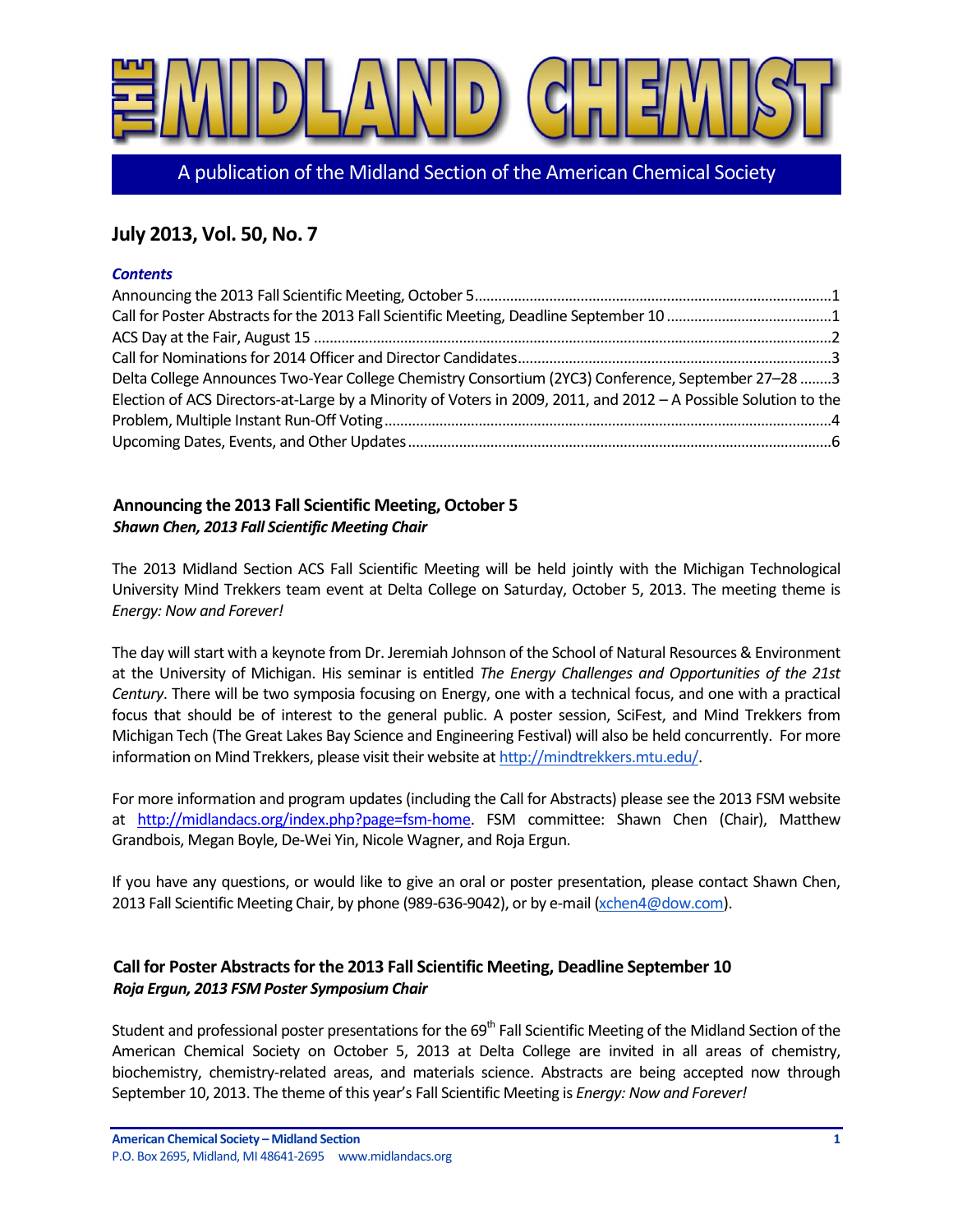Guidelines for Abstracts: 250 words, Times New Roman, Word document or PDF. Please include all authors and their affiliations. Please e-mail abstracts or address questions to the FSM Poster Symposium Chair, Roja Ergun [\(ergun@dow.com\)](mailto:ergun@dow.com), and include "FSM Abstract" in the subject line.

2013 FSM registration information: All presenters and attendees should register for the meeting by September 20, 2013. Registration is free, and lunch will be provided for all pre-registered participants. To register, please e-mail the FSM Registration Chair, Megan Boyle [\(mmboyle@dow.com\)](mailto:mmboyle@dow.com), and put "FSM Registration" in the subject line. If registering for more than yourself, please give the names of all registrants. For more information, please see the meeting website a[t http://midlandacs.org/index.php?page=fsm-home.](http://midlandacs.org/index.php?page=fsm-home)

### <span id="page-1-0"></span>**ACS Day at the Fair, August 15** *Michelle Rivard, MMTG Chair-Elect and ACS Day at the Fair Chair*

The Midland Section ACS Day at the Fair event is coming up on Thursday, August 15. This event is designed to be a giving back event for ACS and MMTG members, families, and friends. Free hot dogs, chips, and drinks will be available 4:30-7:30 PM at the tan picnic building at the north end of the Midland County Fair Grandstand. Free science demos will also be offered at this same time and location. Discounted ticket ride bands are also available.

Volunteers are needed to help with food and science demos. For more information, to volunteer, or for advance sales of discounted ticket ride bands, contact Michelle Rivard at [michelle.rivard@dowcorning.com](mailto:michelle.rivard@dowcorning.com) or 989-496-5399. You can also sign up to volunteer online by going to [ACS Day at the Fair Volunteer Sign Up.](http://www.signupgenius.com/go/70A054BADAA2EA20-acsday)

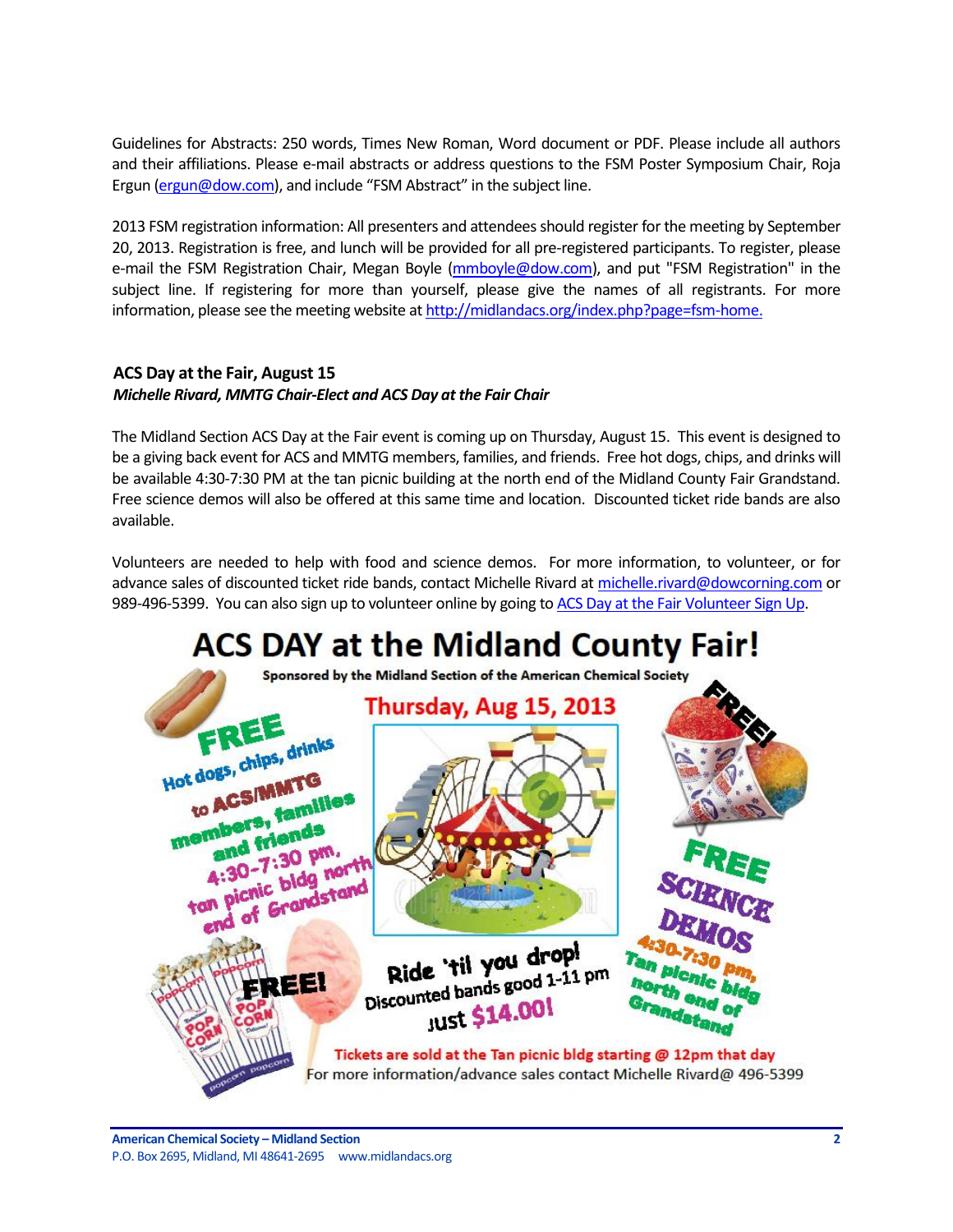## <span id="page-2-0"></span>**Call for Nominations for 2014 Officer and Director Candidates** *Jaime Curtis-Fisk, Chair, Nominations and Elections Committee*

Here is your chance to become more involved in your local ACS section. We need candidates to run for the following positions for 2014:

- Chair-elect (1-year term)
- Secretary (1-year term)
- Treasurer (1-year term)
- Councilor (3-year term)
- Alternate Councilor (3-year term)
- Chair, Nominations and Elections Committee (1-year term)
- Directors (3 open positions, 3-year terms)

If you are interested in running for any of these positions, or if you know of someone who might be interested, please contact Jaime Curtis-Fisk a[t jlcurtisfisk@dow.com](mailto:jlcurtisfisk@dow.com) or 989-638-7044. If you have any questions regarding the responsibilities of any of the positions, please contact the current officers or Jaime Curtis-Fisk, or you are welcome to visit our website a[t www.midlandacs.org.](http://www.midlandacs.org/) Our local section handbook also provides further details a[t ACSMidlandSectionHandbook.](http://midlandacs.org/uploads/images/administration/ACSMidlandSectionHandbook.pdf)

Nominations from the floor will be accepted at the August 5 and August 26, 2013 Board meetings, held at 7:00 PM in the Board Room on the lower level of the Midland Center for the Arts. Please be aware that any nominees will have to accept their nomination prior to the announcement from the floor.

There are a variety of compelling reasons to take advantage of the chance to become involved as an officer or director of the Midland Section ACS: networking beyond your work-place, an opportunity to provide vision and voice to your local scientific community, and a chance to hone your interpersonal and leadership skills.

Please consider getting involved with the Midland Section ACS. If you are not keen on running for a board position, there are still many other great areas for you to serve.

# <span id="page-2-1"></span>**Delta College Announces Two-Year College Chemistry Consortium (2YC3) Conference, September 27–28**

#### *Jonathan Gittins, 2YC3 Program Chair*

Delta College is excited to be hosting the 202<sup>nd</sup> 2YC3 (Two-Year College Chemistry Consortium) Conference on September 27–28, 2013. The 2YC3 is an organization that is part of the Division of Chemical Education within



the American Chemical Society. The ACS national organization is a sponsor of the 2YC3 and sends representatives to each of the meetings to share updated information from the Division of Chemical Education. The 2YC3 provides a forum for chemistry educators to enhance student learning through professional development conferences.

Attendance is not solely limited to two-year college instructors, and we are actively seeking those who would like to contribute to our program by giving a presentation or leading a workshop. We strongly encourage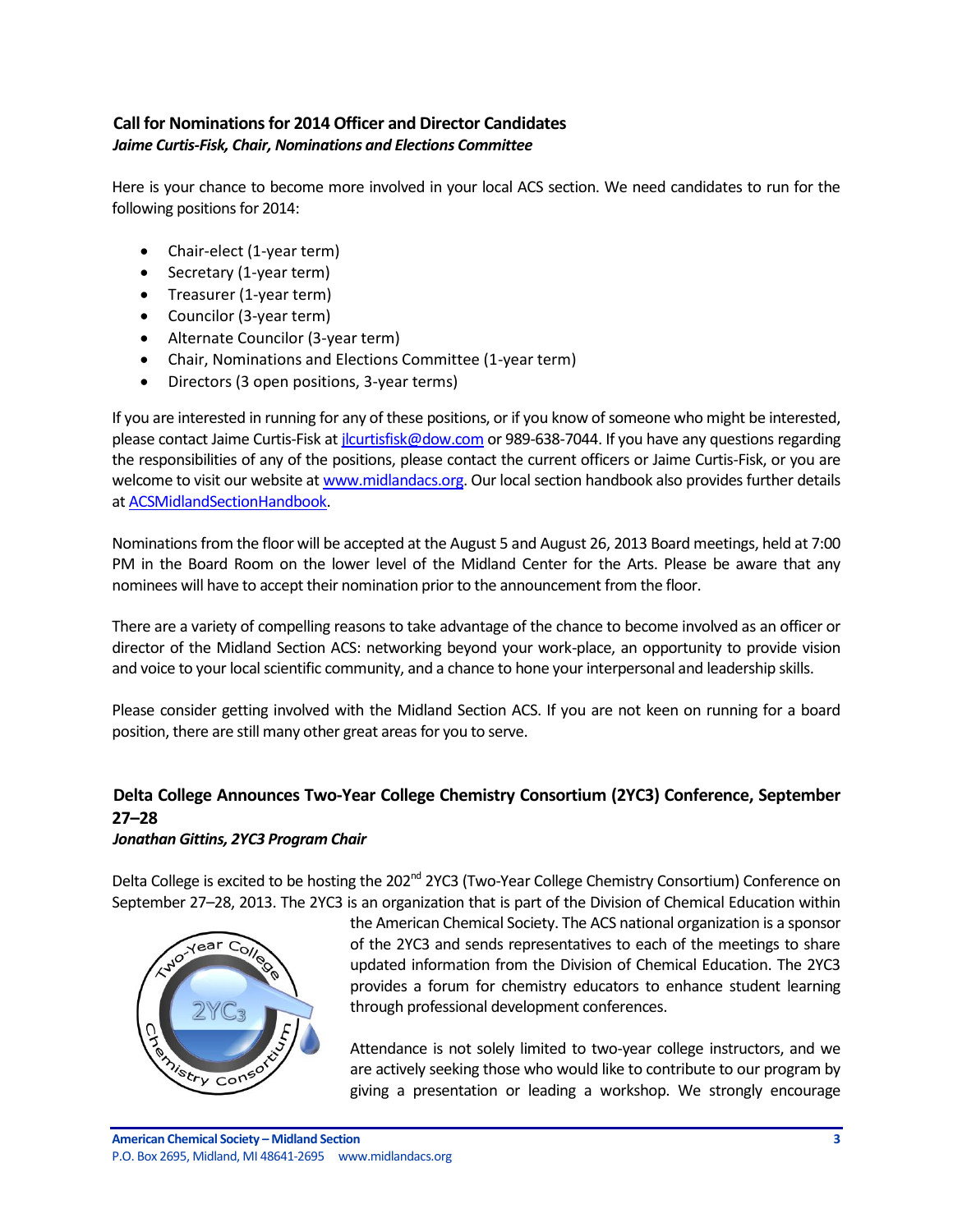topics related to our theme *Student Success: Headed to the Workforce*, though we also encourage other topics as well to give us a diverse program.

On the Saturday morning of the conference (September 28), a panel discussion on Student Success is being planned. If you would like to participate on this panel discussion, a list of possible questions will be forwarded to you to assess further interest.

If you are interested in participating in the panel discussion or submitting an abstract for a presentation, please contact Jonathan Gittins, Program Chair, at [jonathangittins@delta.edu.](mailto:jonathangittins@delta.edu) Preference will be given to abstracts submitted by July 10.

Registration is currently available for the upcoming 202<sup>nd</sup> 2YC3 Conference by going to the website [http://www.2yc3.org/registration202.htm.](http://www.2yc3.org/registration202.htm) The most up-to-date information about the conference, including program information, is available a[t http://delta.edu/science/chemistry/2yc3.aspx.](http://delta.edu/science/chemistry/2yc3.aspx)

If you are interested, please also consider joining us for a Saturday Dinner Cruise (\$59 per person, maximum 47 guests) on the Schooner Appledore (a tall ship home ported in Bay City) for dinner and a stargazing sail on the Saginaw Bay. This is contingent on having 30 people registered and paid by August 20. Participation in this special opportunity will be assigned on a first-registered basis.

If you have any questions, please contact the Program Chair, Jonathan Gittins, a[t jonathangittins@delta.edu.](mailto:jonathangittins@delta.edu) We greatly appreciate any participation in this conference, and look forward to seeing you at Delta College!

## <span id="page-3-0"></span>**Election of ACS Directors-at-Large by a Minority of Voters in 2009, 2011, and 2012 – A Possible Solution to the Problem, Multiple Instant Run-Off Voting** *Wendell L. Dilling, Midland Section Director and Historian*

If you believe that our ACS representatives should be elected by a majority of the voters rather than by a minority of the voters you will be interested in this comment. The ACS has procedures in place that ensure that the President-Elect and the District Directors are elected by a majority of the voters. The same should be true for the election of Directors-at-Large.

In each of the 2009, 2011, and 2012 ACS elections for Directors-at-Large [*Chem. Eng. News*, Nov. 23, 2009, p 7; Nov. 28, 2011, p 9 (379 voters); Nov. 26, 2012, p 7] one of the elected candidates received votes from <50% of the voters (Councilors). In each election two Directors-at-Large were elected from a slate of four or five candidates.

A method is proposed to carry out elections in which two or more candidates are elected with each being elected by a majority of the voters. The method (multiple instant run-off) involves voters prioritizing their votes. The first Director-at-Large is elected by a majority in exactly the same way a single candidate would be elected from three or more candidates by the instant run-off procedure.

In the instant run-off procedure the candidate with the fewest first-choice votes is eliminated, and the second choice votes on those ballots where the eliminated candidate was the first choice are added to the first choice votes for the other candidates. This procedure is repeated until one candidate has a majority of the votes.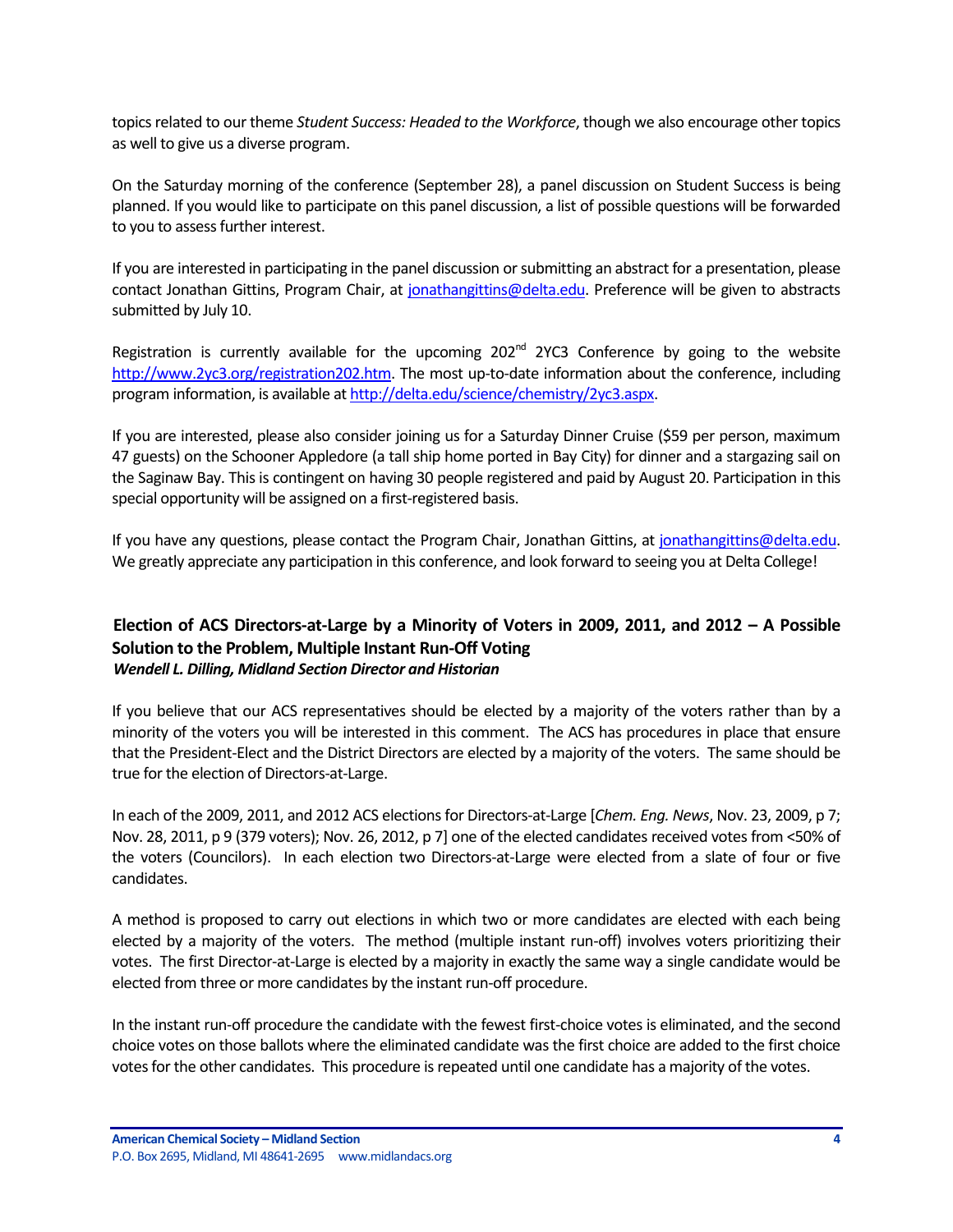Then, in the multiple instant run-off procedure, all of the votes for the first candidate elected are removed from the voting priority list of each voter. The second successful candidate is then determined in exactly the same manner as the first using the new prioritized list of each voter.

Thus both candidates are elected by a majority in a single election (saving the time and expense of a separate election). If more than two candidates are to be elected, the preceding procedure is repeated until all of the required number of candidates has been elected.

Institution of the multiple instant run-off procedure for all ACS elections where more than one candidate is elected would make all elections, for President-Elect, District Directors, and Directors-at-Large, operate under the instant run-off procedure. At the request of the Committee on Nominations and Elections, a Revision of Bylaw V.3.c., which refers to the Election of Director-at-Large has been produced and is printed here:

c. On or before October 10, the Executive Director shall distribute to each voting Councilor a ballot containing the names of all candidates for the positions of Director-at-Large to be filled.

If there is only one position to be filled and there are two candidates, the candidate receiving the greater number of votes shall be declared elected Director-at-Large.

If there is only one position to be filled and there are more than two candidates, a preferential ballot shall be used. This ballot shall afford the voter an opportunity to rank the candidates in order of preference. If one candidate receives a majority of first-preference votes, that candidate shall be declared elected. If no candidate receives such a majority, the candidate receiving the fewest first-preference votes shall be eliminated from further consideration. The vote total of a candidate not so eliminated shall then be set equal to the number of valid ballots on which that candidate is ranked higher in preference than any of the other remaining candidates. If the vote total of one of the candidates is now a majority that candidate shall be declared elected. However, if no candidate receives a majority, the process of eliminating the candidate with the lowest vote total and recalculating the vote totals of the remaining candidates shall be repeated as many times as necessary until the vote total of one candidate is a majority. That candidate shall then be declared elected. When recalculating vote totals following the elimination of a candidate, those ballots on which no distinct preference is indicated for any of the remaining candidates shall be deemed invalid in that and any subsequent candidate elimination rounds. In each of those rounds, a majority shall consist of more than half of the total number of ballots that remain valid at that step in the elimination process.

When there are two or more positions to be filled and three or more candidates, a preferential ballot shall be used and the vote counting shall be carried out in as many stages as there are candidates to be elected. This ballot shall afford the voter an opportunity to rank the candidates in order of preference. In the first stage if one candidate receives a majority of first-preference votes, that candidate shall be declared elected. If no candidate receives such a majority, the candidate receiving the fewest first-preference votes shall be eliminated from the first stage. The vote total of a candidate not so eliminated shall then be set equal to the number of valid ballots on which that candidate is ranked higher in preference than any of the other remaining candidates. If the vote total of one of the candidates is now a majority that candidate shall be declared elected in the first stage. However, if no candidate receives a majority, the process of eliminating the candidate with the lowest vote total and recalculating the vote totals of the remaining candidates shall be repeated as many times as necessary until the vote total of one candidate is a majority. That candidate shall then be declared elected in the first stage. When recalculating vote totals following the elimination of a candidate, those ballots on which no distinct preference is indicated for any of the remaining candidates shall be deemed invalid in that and any subsequent candidate elimination rounds of this stage. In each of those rounds, a majority shall consist of more than half of the total number of ballots that remain valid at that step in the elimination process.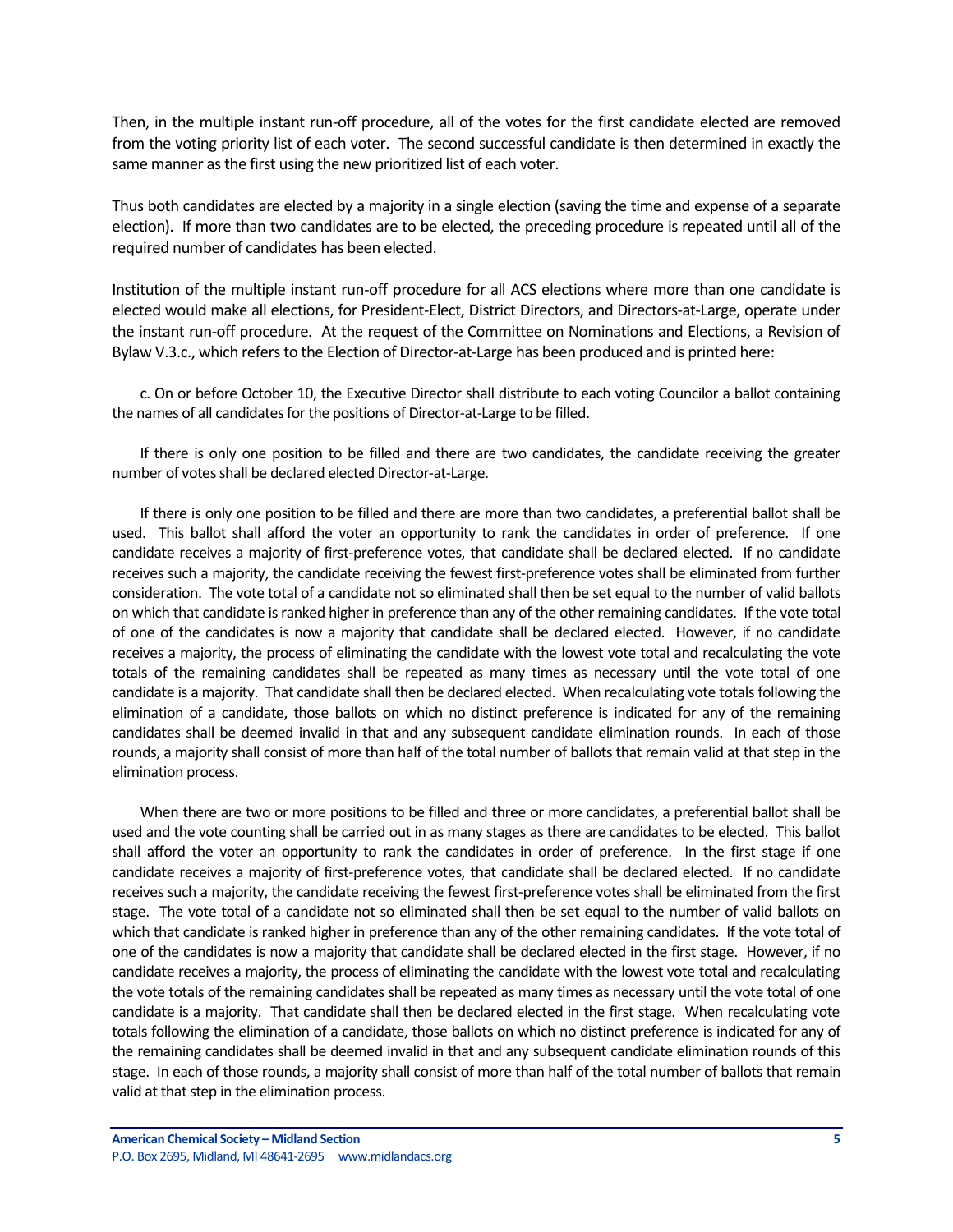In the next stage to determine the next position to be filled each ballot shall have the candidate elected in the previous stage removed. In this stage if one candidate receives a majority of first-preference votes, that candidate shall be declared elected. If no candidate receives such a majority, the candidate receiving the fewest firstpreference votes shall be eliminated in the present stage. The vote total of a candidate notso eliminated shall then be set equal to the number of valid ballots on which that candidate is ranked higher in preference than any of the other remaining candidates. If the vote total of one of the candidates is now a majority that candidate shall be declared elected. However, if no candidate receives a majority, the process of eliminating the candidate with the lowest vote total and recalculating the vote totals of the remaining candidates shall be repeated as many times as necessary until the vote total of one candidate is a majority. That candidate shall then be declared elected. When recalculating vote totals following the elimination of a candidate, those ballots on which no distinct preference is indicated for any of the remaining candidates shall be deemed invalid in that and any subsequent candidate elimination rounds of this stage. In each of those rounds, a majority shall consist of more than half of the total number of ballots that remain valid at that step in the elimination process.

When more positions are to be filled the procedure in the previous paragraph shall be followed.

If a tie vote occurs in any step among candidates being eliminated, all such tied candidates shall be eliminated for that step.

I am interested in receiving comments concerning this proposed bylaw amendment. A poster paper concerning this voting procedure will be presented at the Fall Scientific Meeting at Delta College on October 5 where member's questions can answered and discussed more fully. You can also contact me by e-mail anytime a[t dilli1wl@cmich.edu.](mailto:dilli1wl@cmich.edu)

#### <span id="page-5-0"></span>**Upcoming Dates, Events, and Other Updates**

- August 5 (7:00-9:00 PM) ACS Board meeting, MCFTA Board Room (in person), or via conference call at phone number: 866-299-7945, participant code: 9837036#.
- August 15 (Thursday) ACS Day at the Midland County Fair. Volunteers are needed to help with food and science demos. Contact Michelle Rivard, ACS Day at the Fair Chair, a[t michelle.rivard@dowcorning.com](mailto:michelle.rivard@dowcorning.com) or 989-496-5399 for more information, or for advance sales of discounted ticket ride bands.
- August 26 (7:00-9:00 PM) ACS Board meeting, MCFTA Board Room (in person), or via conference call at phone number: 866-299-7945, participant code: 9837036#.
- September 8–12 (Sunday-Thursday) 246<sup>th</sup> ACS National Meeting & Exposition, Indianapolis, IN. For more information, see [ACS Fall National Meeting.](http://portal.acs.org/portal/acs/corg/content?_nfpb=true&_pageLabel=PP_SUPERARTICLE&node_id=1051&use_sec=false&sec_url_var=region1)
- September 10 Deadline for poster abstracts for  $69<sup>th</sup>$  Midland Section ACS Fall Scientific Meeting. Poster abstracts or any questions related to presenting a poster should be submitted to Roja Ergun, FSM Poster Symposium Chair, a[t ergun@dow.com.](mailto:ergun@dow.com)
- September 27–28 (Friday-Saturday) 202<sup>nd</sup> Conference of the Two-Year College Chemistry Consortium (2YC3), Delta College. **Conference registration deadline is September 13.** Contact Jonathan Gittins, Program Chair, a[t jonathangittins@delta.edu](mailto:jonathangittins@delta.edu) for more information or questions.
- October 5 (Saturday) 69<sup>th</sup> Midland Section ACS Fall Scientific Meeting, Delta College. **2013 FSM preregistration deadline is September 20.** Contact FSM Meeting Chair, Shawn Chen, at [xhcen4@dow.com](mailto:xhcen4@dow.com) or 989-636-9042 with questions or for more information.
- October 7 (7:00-9:00 PM) ACS Board meeting, MCFTA Board Room (in person), or via conference call at phone number: 866-299-7945, participant code: 9837036#.